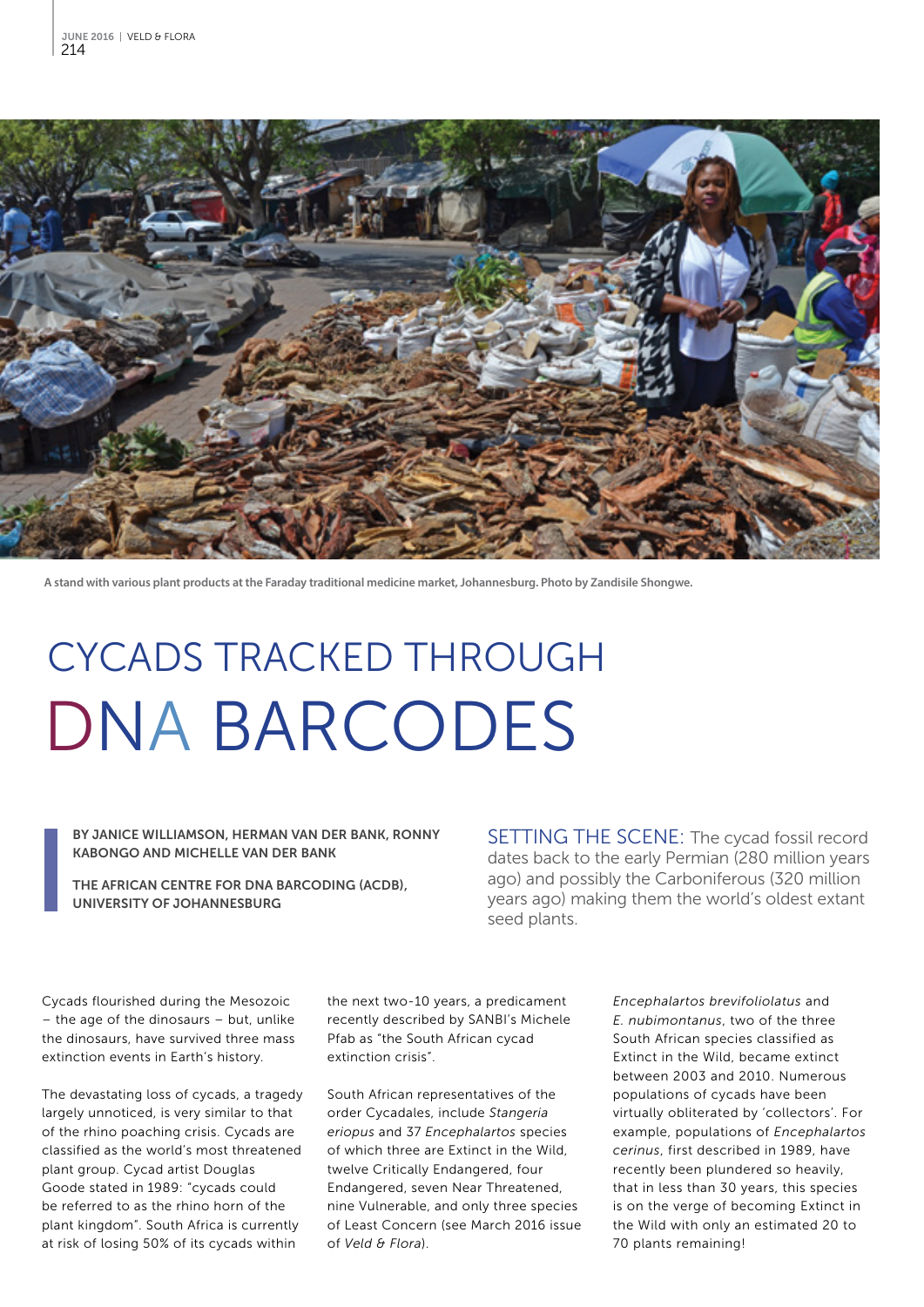# LEGISLATION AND CYCADS

South African legislation is among some of the world's strictest laws controlling cycad trafficking. All *Encephalartos*  species are listed in Appendix I of the Convention on International Trade in Endangered Species of Wild Fauna and Flora (CITES) and as Threatened or Protected Species in terms of the National Environmental Management: Biodiversity Act (NEM:BA; Act 10 of 2004).

Conservation officials are often left helpless, however, when monitoring illegal trafficking of species and products derived from cycad species. Helpless, for reasons including:

- Traders deliberately misidentifying threatened cycads as more common species that are less likely to attract the attention of law enforcement agencies;
- Species-level identification is nearly impossible when plants are stripped of their leaves for transport purposes; and,
- It is impossible to identify species from fragments, such as bark material, sold on the *umuthi* (traditional medicine) markets.

### WHAT IS DNA BARCODING?

DNA barcoding involves using a short, agreed-upon region of a genome (genetic material) as a unique identifier for each species. These short gene sequences – known as DNA barcodes – can be used to identify a species, even if only a small fragment of plant material is available. In 2009, the Consortium for the Barcode of Life (CBOL) Plant Working Group proposed the standardised use of the gene sequences *rbcLa* and *matK*, found in chloroplasts, as the core DNA plant barcodes.

### HOW CAN DNA BE USED?

Accurate identification is essential to enforce the highest penalties for illegal cycad trafficking. The emergence of DNA barcoding is providing an invaluable tool in tackling this challenge. Various botanical studies have already demonstrated the impact of DNA barcoding, which has been used to discover and identify unknown species, resolve taxonomic problems, detect substitution in herbal products in North America, aid with traditional medicine market surveys – allowing identification of commercialised medicinal plants in northern Morocco – and scrutinise the illegal trade of endangered plant species, such as wild-harvested orchids in Nepal.

#### THE SOUTH AFRICAN **CONNECTION**

In response to an increase in cycad poaching, South Africa's officials are turning to DNA barcoding to safeguard our cycads. A cycad DNA barcoding



**Confiscated material following illegal harvesting of mature** *Encephalartos* **specimens. Photo by Eastern Cape Department of Economic Development, Environmental Affairs and Tourism.**

project was launched in 2010 at the African Centre for DNA Barcoding (ACDB), University of Johannesburg, with the aim of creating a DNA barcode reference library for African *Encephalartos* species in an attempt to control illegal cycad collection. This project is in collaboration with the International Barcode of Life and the Barcode of Wildlife projects (see Box 1).

The library, representing 64 of the 65 African *Encephalartos* species, is now complete. For each species we have barcoded at least five duplicate samples from different geographical regions. Thus, we are now able to compare a small fragment of cycad material – a fragment of stem, seed, seedlings or mature specimen without leaves that cannot be identified morphologically – with the cycad DNA library in order to provide accurate identification.

### BOX 1: LARGE-SCALE BARCODING INITIATIVES

International Barcode of Life Project ([www.ibol.org](http://www.ibol.org)): In 2011, the Barcode of Life Project was launched in Canada. The largest biodiversity genomics initiative ever undertaken, it is an international effort to build a digital identification system for the planet's estimated 10-100 million species.

Barcode of Wildlife Project [\(www.](http://www.barcodeofwildlife.org) [barcodeofwildlife.org](http://www.barcodeofwildlife.org)) – The Barcode of Wildlife Project, funded by Google and managed by the Consortium for the Barcode of Life, aims to demonstrate the value of DNAbarcoding to investigate and prosecute wildlife crime in five developing countries. Goals of the project include: 1) to build a public database of reference barcode records for traded species and their close relatives and look-alikes, against which the barcode sequences of confiscated material can be compared; 2) to train researchers, technicians, border inspectors, prosecuting attorneys in the participating countries in DNA barcoding and its applications; and, 3) to test DNA barcodes as a realworld tool for enforcement through implementation of operational, costeffective barcoding programmes.